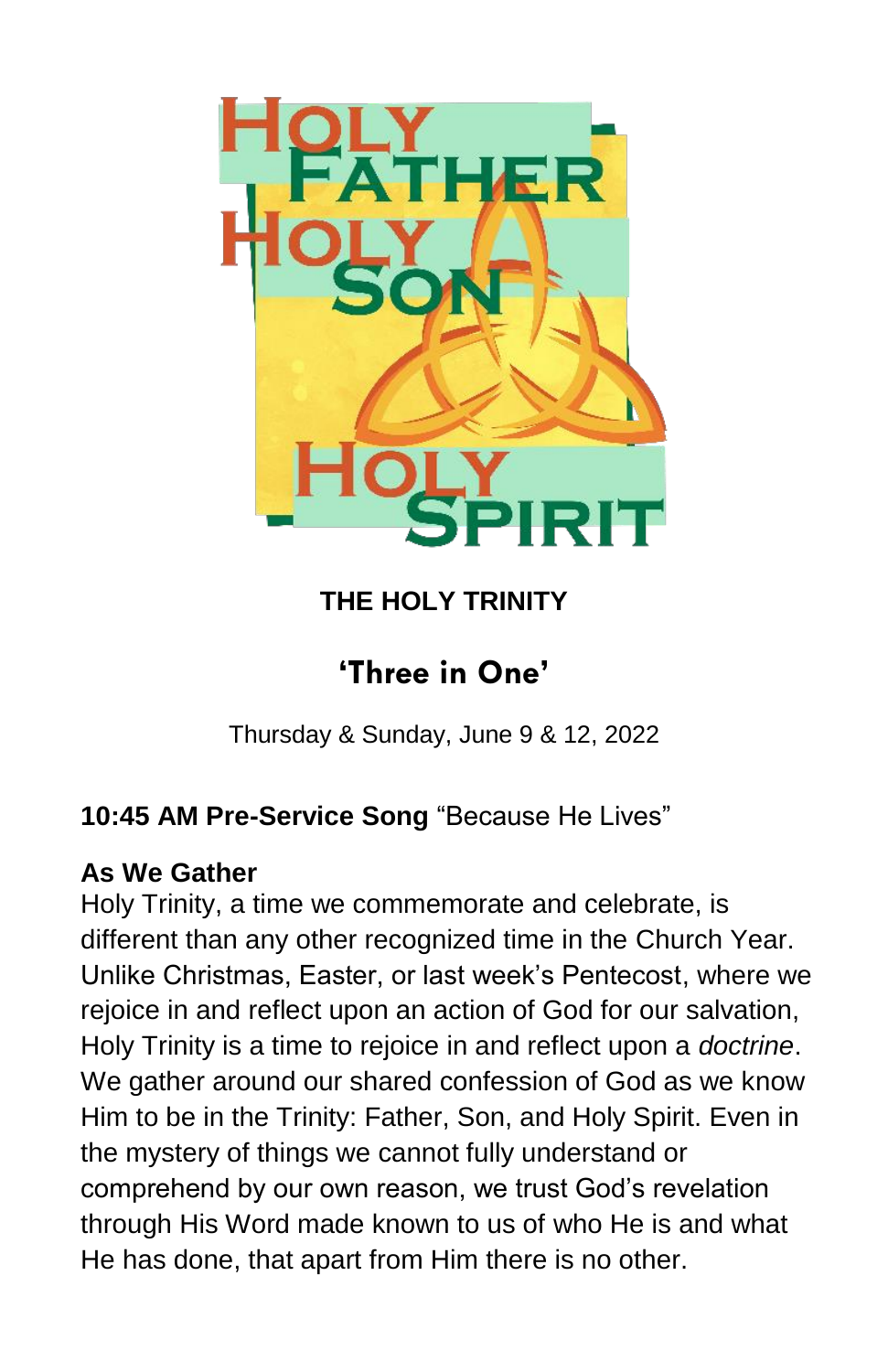**6:30 PM & 8:15 AM Opening Hymn** "Holy, Holy, Holy" *LSB* 507

**10:45 AM Opening Song** "May Your Kingdom Come"

## **10:45 AM Baptisms**

## **Invocation**

P: In the name of the Father and of the Son and of the Holy Spirit. **C: Amen.**

## **Introduction**

P: Through our worship, we will progressively and responsively confess the Athanasian Creed. As the more commonly confessed Apostles' and Nicene Creeds were written and doctrinally accepted according to God's Word in defense to the heresies of the time and applicable still today, so also the Athanasian Creed was written and doctrinally accepted to refute false teachings regarding the Scripturally revealed identity and work of the one true God: Father, Son, and Holy Spirit. As we hold the "catholic faith," the Athanasian Creed refers to "catholic" as the true Church of all times and places who faithfully confess the true Christ as Lord and Savior.

## **ATHANASIAN CREED** *Part 1*

- P: Whoever desires to be saved must, above all, hold the catholic faith.
- **C: Whoever does not keep it whole and undefiled will without doubt perish eternally.**
- P: And the catholic faith is this,
- **C: that we worship one God in Trinity and Trinity in Unity, neither confusing the persons nor dividing the substance.**
- P: For the Father is one person, the Son is another, and the Holy Spirit is another.
- **C: But the Godhead of the Father and of the Son and of the Holy Spirit is one: the glory equal, the majesty coeternal.**
- P: Such as the Father is, such is the Son, and such is the Holy Spirit:
- **C: the Father uncreated, the Son uncreated, the Holy Spirit uncreated;**
- P: the Father infinite, the Son infinite, the Holy Spirit infinite;
- **C: the Father eternal, the Son eternal, the Holy Spirit eternal.**
- P: And yet there are not three Eternals, but one Eternal,
- **C: just as there are not three Uncreated or three Infinites, but one Uncreated and one Infinite.**
- P: In the same way, the Father is almighty, the Son almighty, the Holy Spirit almighty;
- **C: and yet there are not three Almighties, but one Almighty.**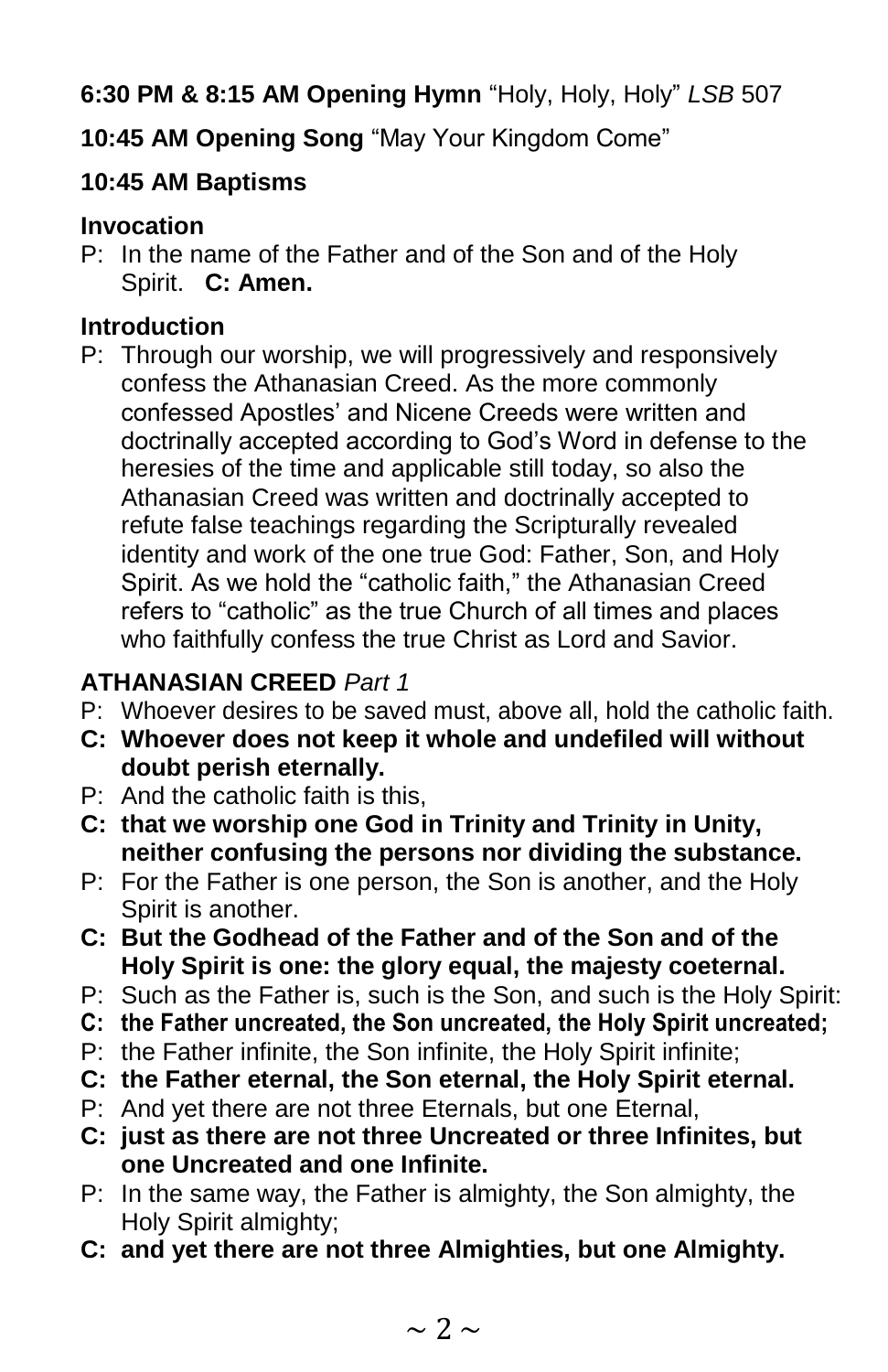- P: So the Father is God, the Son is God, the Holy Spirit is God;
- **C: and yet there are not three Gods, but one God.**
- P: So the Father is Lord, the Son is Lord, the Holy Spirit is Lord;
- **C: and yet there are not three Lords, but one Lord.**

## **Psalm** *Psalm 8*

- P: O LORD, our Lord, how majestic is Your name in all the earth!
- **C: You have set Your glory above the heavens.**
- P: Out of the mouth of babes and infants, You have established strength
- **C: because of Your foes, to still the enemy and the avenger.**
- P: When I look at Your heavens, the work of Your fingers,
- **C: the moon and the stars, which You have set in place,**
- P: what is man that You are mindful of him,
- **C: and the son of man that You care for him?**
- P: Yet You have made him a little lower than the heavenly beings
- **C: and crowned him with glory and honor.**
- P: You have given him dominion over the works of Your hands;
- **C: You have put all things under his feet,**
- P: all sheep and oxen, and also the beasts of the field,
- **C: the birds of the heavens, and the fish of the sea, whatever passes along the paths of the seas.**
- P: O LORD, our Lord,
- **C: how majestic is Your name in all the earth! Glory be to the Father and to the Son and to the Holy Spirit; as it was in the beginning, is now, and will be forever. Amen.**

## **Confession and Absolution**

- P: As we approach our triune God and gather in His majestic name, we draw near with a true heart and confess our sins.
- **C: Almighty God, Father of our Lord Jesus Christ, maker of all things, judge of all people, we admit and confess our sinfulness.**
- P: We have turned away from one another in our thinking, speaking, and doing.
- **C: We have done the evil You forbid and have not done the good You demand. We do repent and are truly sorry for these our sins.**
- P: Have mercy on us, heavenly Father, because of the obedience of our Lord Jesus Christ, Your Son.
- **C: Forgive us all that is past, and with the power of the Holy Spirit, move us to serve You faithfully. Set our feet upon the new path of life, that we may delight in Your will and walk in Your ways to the glory of Your holy name.**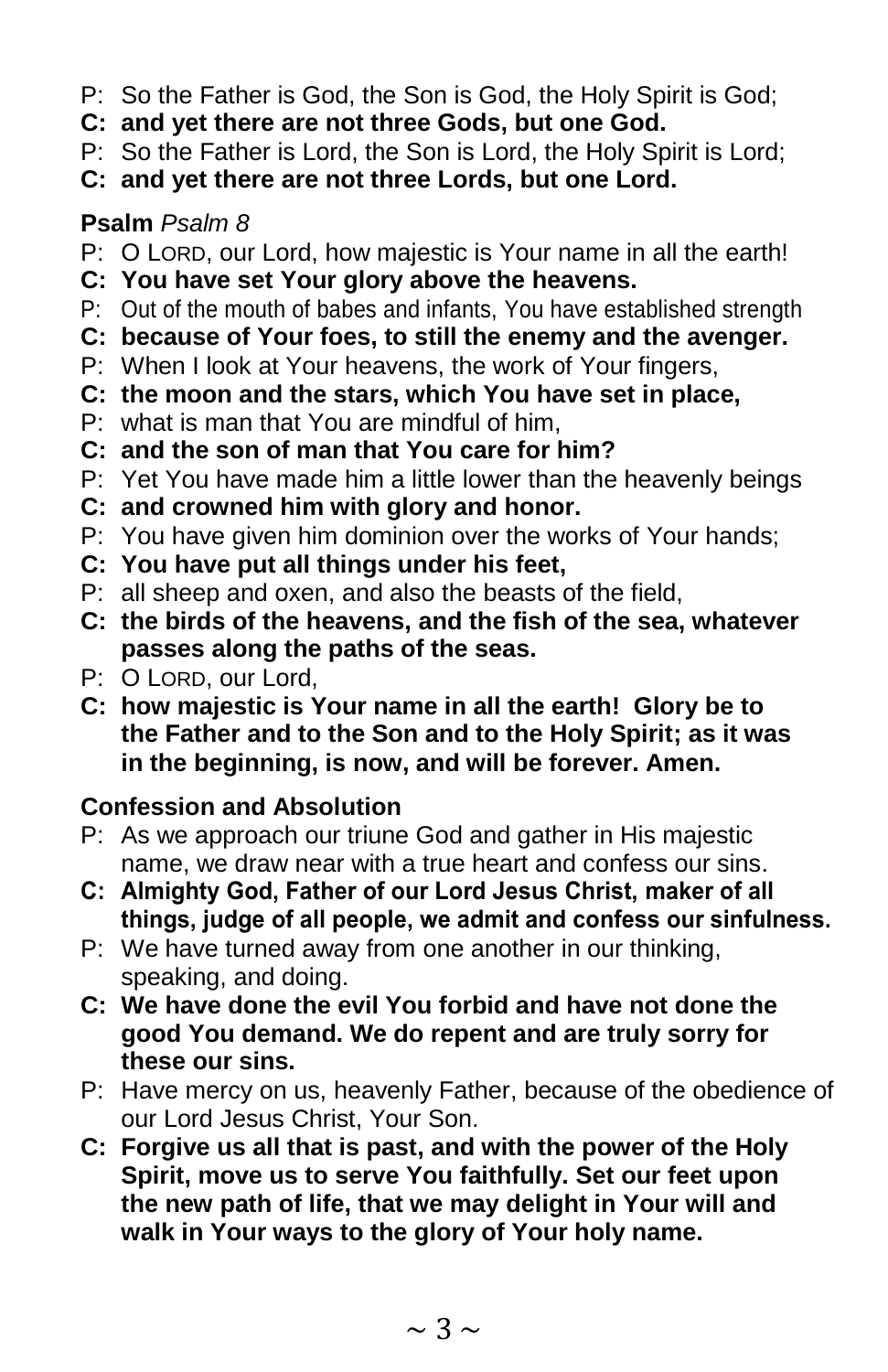- P: Jesus says, "Truly, truly, I say to you, before Abraham was, I am" (John 8:58). He alone, with the Father and the Spirit, is the one who has promised forgiveness to those who repent of their sins and turn to Him. Therefore, as a called and ordained servant of the Word, I forgive you all your sins in the name of the Father and of the Son and of the Holy Spirit. God keep you in His grace by the Holy Spirit, lead you to greater faith and obedience, and bring you to live with Him forever, through Jesus Christ, our Lord. **C: Amen.**
- **6:30 PM & 8:15 AM Hymn of Praise** "Crown Him with Many Crowns" *LSB* 525
- **10:45 AM Song of Praise** "God Will Make A Way"

## **Salutation**

P: The Lord be with you. **C: And also with you.**

### **Prayer of the Day**

P: Let us pray…one God, now and forever. **C: Amen.**

### **Old Testament Reading** *Proverbs 8:1–4, 22–31*

*(after the reading)…* 

L: This is the Word of the Lord. **C: Thanks be to God.**

## **ATHANASIAN CREED** *Part 2*

- P: Just as we are compelled by the Christian truth to acknowledge each distinct person as God and Lord, so also are we prohibited by the catholic religion to say that there are three Gods or Lords.
- **C: The Father is not made nor created nor begotten by anyone.**
- P: The Son is neither made nor created, but begotten of the Father alone.
- **C: The Holy Spirit is of the Father and of the Son, neither made nor created nor begotten, but proceeding.**
- P: Thus, there is one Father, not three Fathers; one Son, not three Sons; one Holy Spirit, not three Holy Spirits.
- **C: And in this Trinity none is before or after another; none is greater or less than another;**
- P: but the whole three persons are coeternal with each other and coequal, so that in all things, as has been stated above, the Trinity in Unity and Unity in Trinity is to be worshiped.
- **C: Therefore, whoever desires to be saved must think thus about the Trinity.**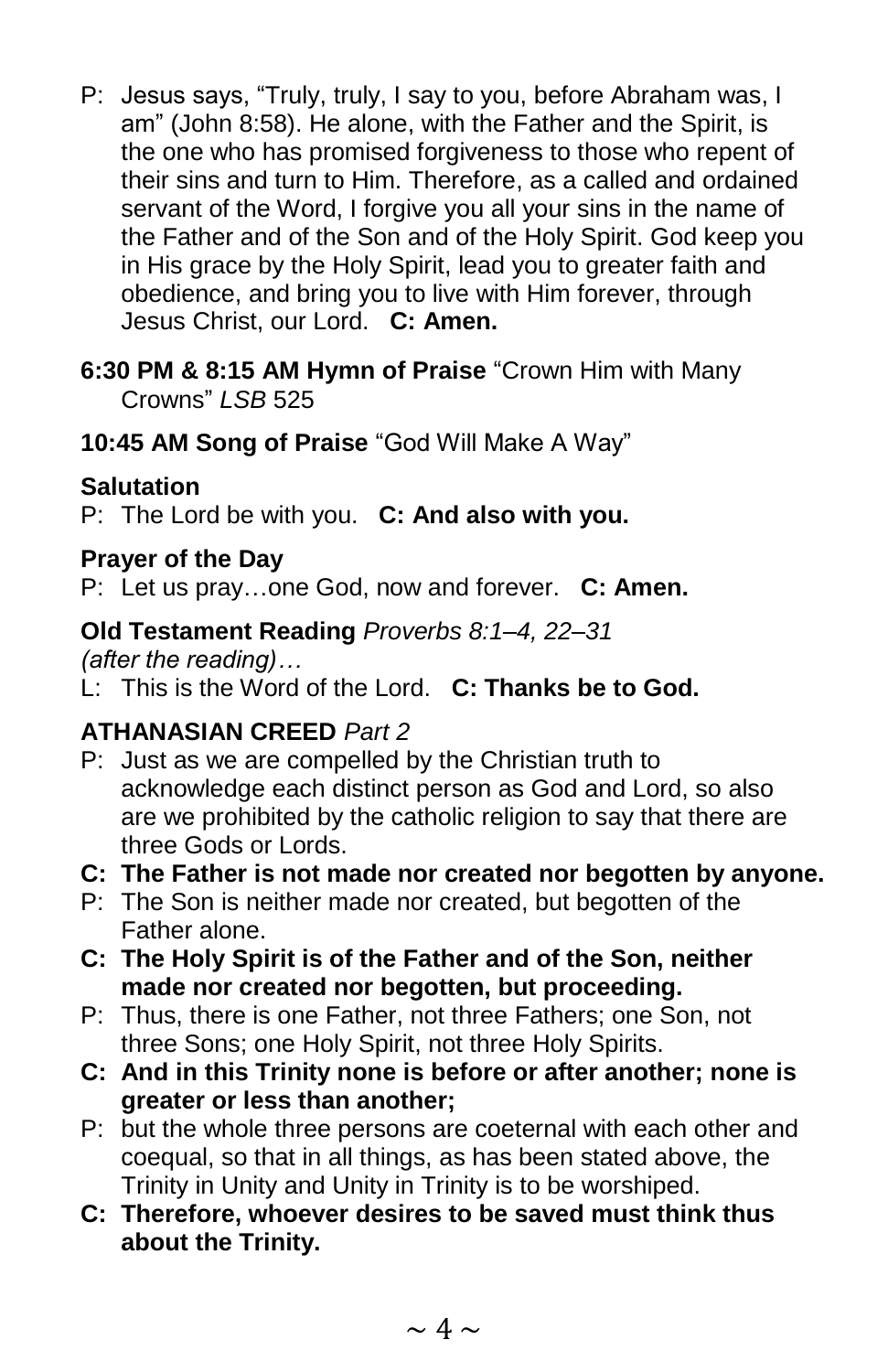**Special Music "In The Garden"** Performed by Remy Marchand. Accompanied by Jan Null & Justin Popeney. *Words & Music by C. Austin Miles.*

L: Please stand as you are able for the reading of the Holy Gospel.

## **Holy Gospel** *Matthew 28:16-20*

- P: The Holy Gospel according to St. Matthew, the twenty-eighth chapter.
- **C: Glory to You, O Lord.** *(after the reading)…*
- P: This is the Gospel of the Lord. **C: Praise to You, O Christ.**

### **Introduction**

P: As we confess in this creed the work and identity of the one true God, Father, Son, and Holy Spirit, with all founded in and supported throughout Scripture, the Athanasian Creed closes with a reminder of judgment and the Last Day to come. Though reference is made to works, works are not the basis of our salvation. Only those who by faith believe in Jesus Christ for salvation are able to do good works in God's sight, and the good works done are fruits of the saving faith in Christ given through the Holy Spirit.

## **ATHANASIAN CREED** *Part 3*

- P: But it is also necessary for everlasting salvation that one faithfully believe the incarnation of our Lord Jesus Christ.
- **C: Therefore, it is the right faith that we believe and confess that our Lord Jesus Christ, the Son of God, is at the same time both God and man.**
- P: He is God, begotten from the substance of the Father before all ages; and He is man, born from the substance of His mother in this age:
- **C: perfect God and perfect man, composed of a rational soul and human flesh;**
- P: equal to the Father with respect to His divinity, less than the Father with respect to His humanity.
- **C: Although He is God and man, He is not two, but one Christ:**
- P: one, however, not by the conversion of the divinity into flesh, but by the assumption of the humanity into God;
- **C: one altogether, not by confusion of substance, but by unity of person.**
- P: For as the rational soul and flesh is one man, so God and man is one Christ,
- **C: who suffered for our salvation, descended into hell, rose again the third day from the dead,**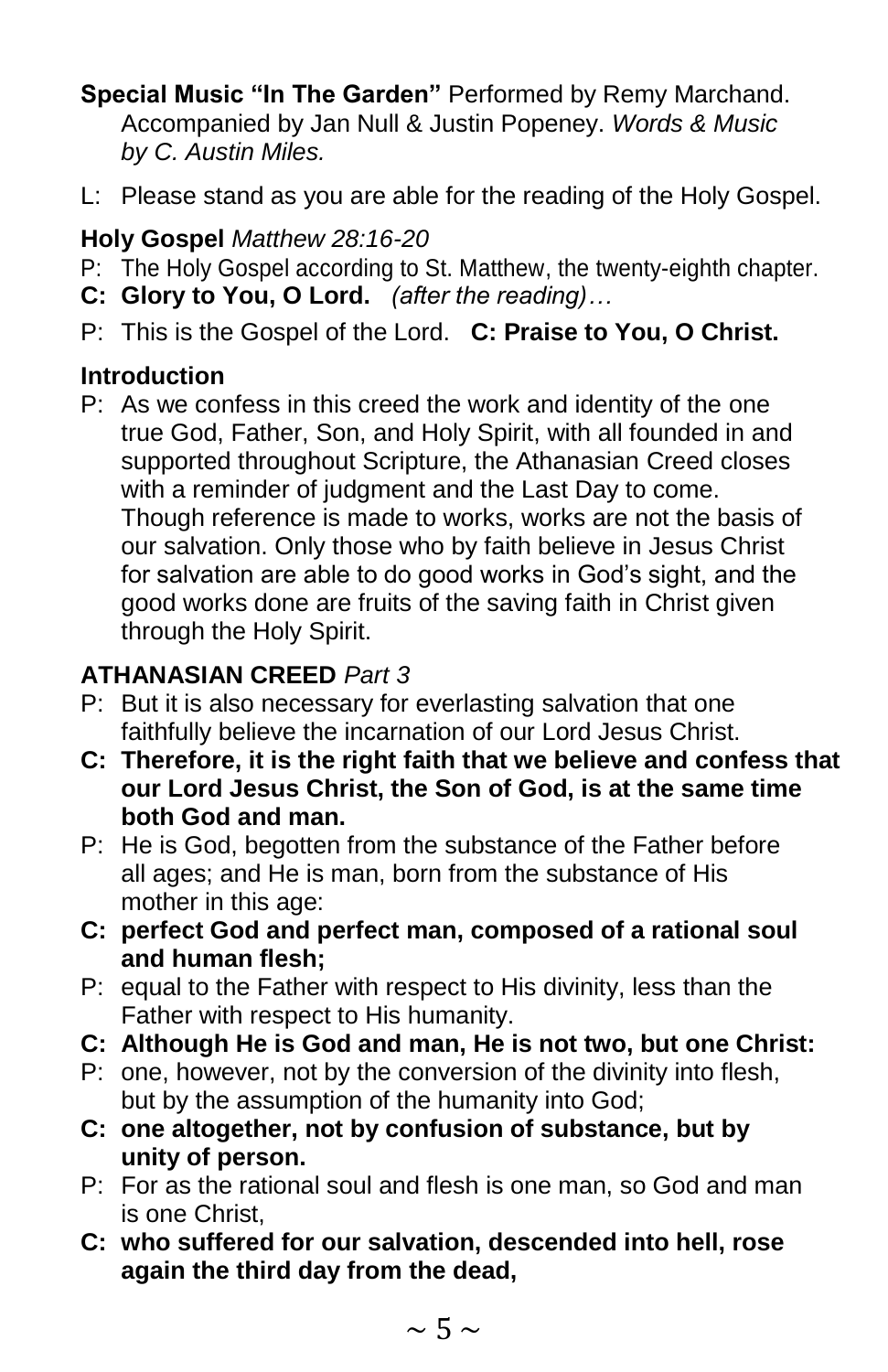- P: ascended into heaven, and is seated at the right hand of the Father, God Almighty, from whence He will come to judge the living and the dead.
- **C: At His coming all people will rise again with their bodies and give an account concerning their own deeds.**
- P: And those who have done good will enter into eternal life, and those who have done evil into eternal fire.
- **C: This is the catholic faith; whoever does not believe it faithfully and firmly cannot be saved.**

**Children's Message and Celebrate Song**

- **6:30 PM & 8:15 AM Hymn of the Day** "Christ, the Word of God Incarnate" *LSB* 540
- **10:45 AM Sermon Song** "Change My Heart Oh God"

**Sermon 'One God: Three Persons'** *Matthew 28:16-20*

**Offering & Attendance/Involvement Cards**

*ALL:* **Offertory** "We Give Thee But Thine Own" *LSB* 781; vrs. 1, 2, 6

### **Prayer of the Church**

P: *(after each petition)…* Lord, in Your mercy, **C: hear our prayer.**

## **Lord's Prayer**

### **Benediction**

- P: The blessing of God almighty—the Father, the Son, and the Holy Spirit—be upon you and be with you all. **C: Amen.**
- **6:30 PM & 8:15 AM Closing Hymn** "Glory Be to God the Father" *LSB* 506
- **10:45 AM Closing Song** "Open The Eyes Of My Heart"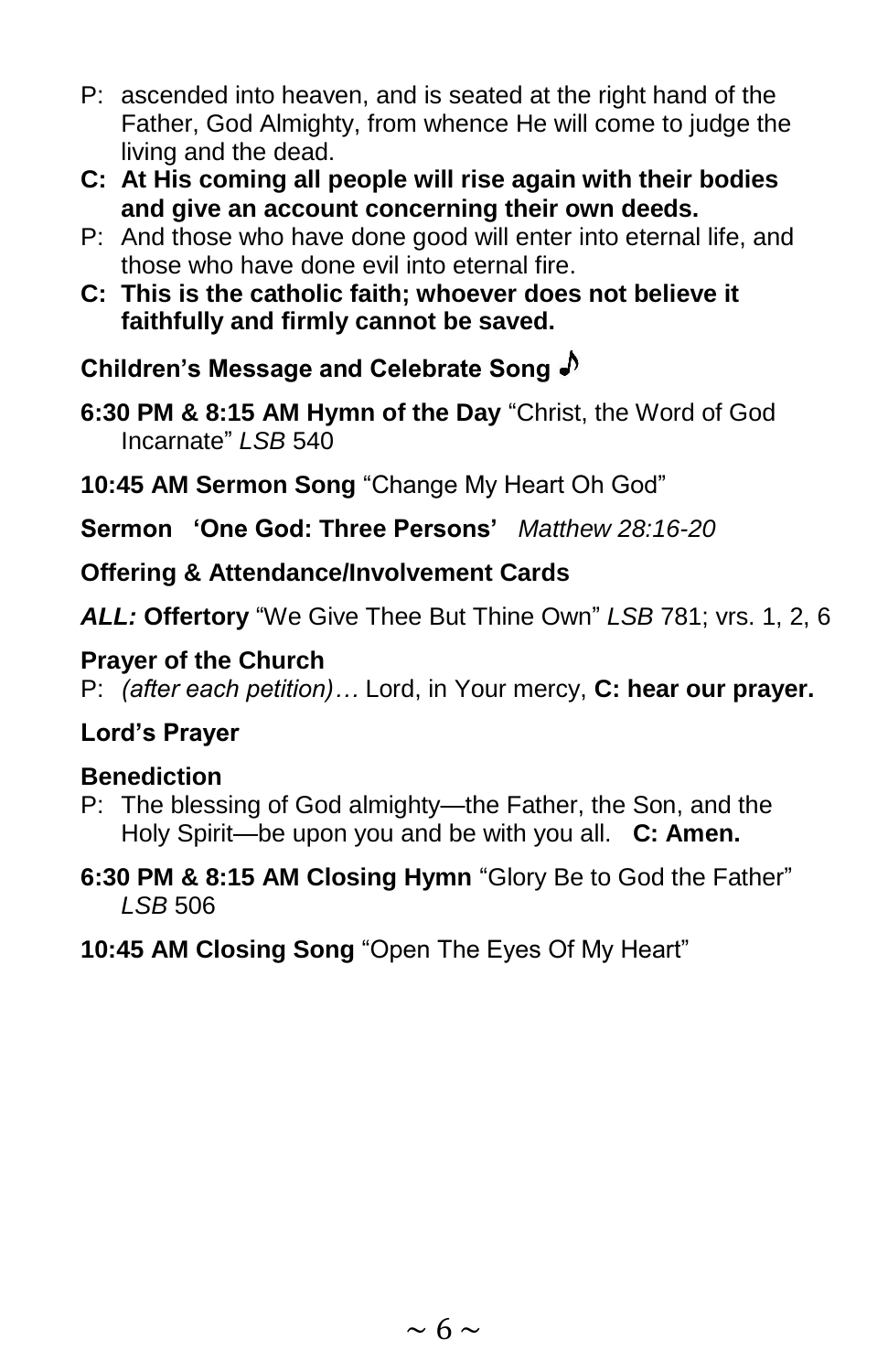# *Today we welcome Redeemer's newest members:*

- By Baptism, **Everett Robert Sampers**. Parents are Logan & Rebekah Sampers. Sponsors are James Schram, Hannah Sampers, and Austin Buske.
- By Baptism, **Blakely Grace Schurke**. Parents are Brayden & Shelby Schurke. Sponsors are Kyra Hawn, Shayna Schurke, and Austin Caniglia.

# **ANNOUNCEMENTS**

**Welcome!** A cordial welcome to everyone worshiping with us today. We are happy to have you share the joy of this Lord's Day with us. A special welcome to those worshiping with us for the first time. If you are looking for a church home and would like to know more about our congregation, please speak to a pastor after service or call the church at 712.276.1125.

**Our worship services** are available, traditional &/or contemporary, on our website: [www.redeemersiouxcity.com](http://www.redeemersiouxcity.com/) or you can like us on Facebook or find us on YouTube.

**Children's Bulletins and Quiet Bags** are in the back of the church. Please place the Quiet Bags in the plastic container (next to the bags) when finished. Thank You!

**Large-Print Bulletins** and hearing devices are available from Ushers.

**Prayer requests** may be shared with the Prayer Leader in the Choir Loft after service. We also welcome prayer requests through our church e-mail: [redeemerchurchsc@gmail.com.](mailto:redeemerchurchsc@gmail.com) You don't have to be a member to request prayers.

**Altar Flowers** are given by Scott & Brenda Ernst in loving memory of Melissa Ernst Brown.

**Pulpit Flowers** are given by Jo Tallbull and Doris Christianson in memory of Harold's birthday.

**Please stop by Care Corner** to sign *anniversary* cards for Pastor Russell & Angela Senstad celebrating 30 years and Scott & Rhonda Hazard celebrating 35 years together.

*Birthday* cards for Keith Huffman and Anna Lamaak.

**Keith Huffman's 90th Birthday is coming up,** and the family is requesting a card shower in his honor. You may send your birthday wishes to: Keith Huffman, 2317 S. Clinton St., Sioux City, IA 51106.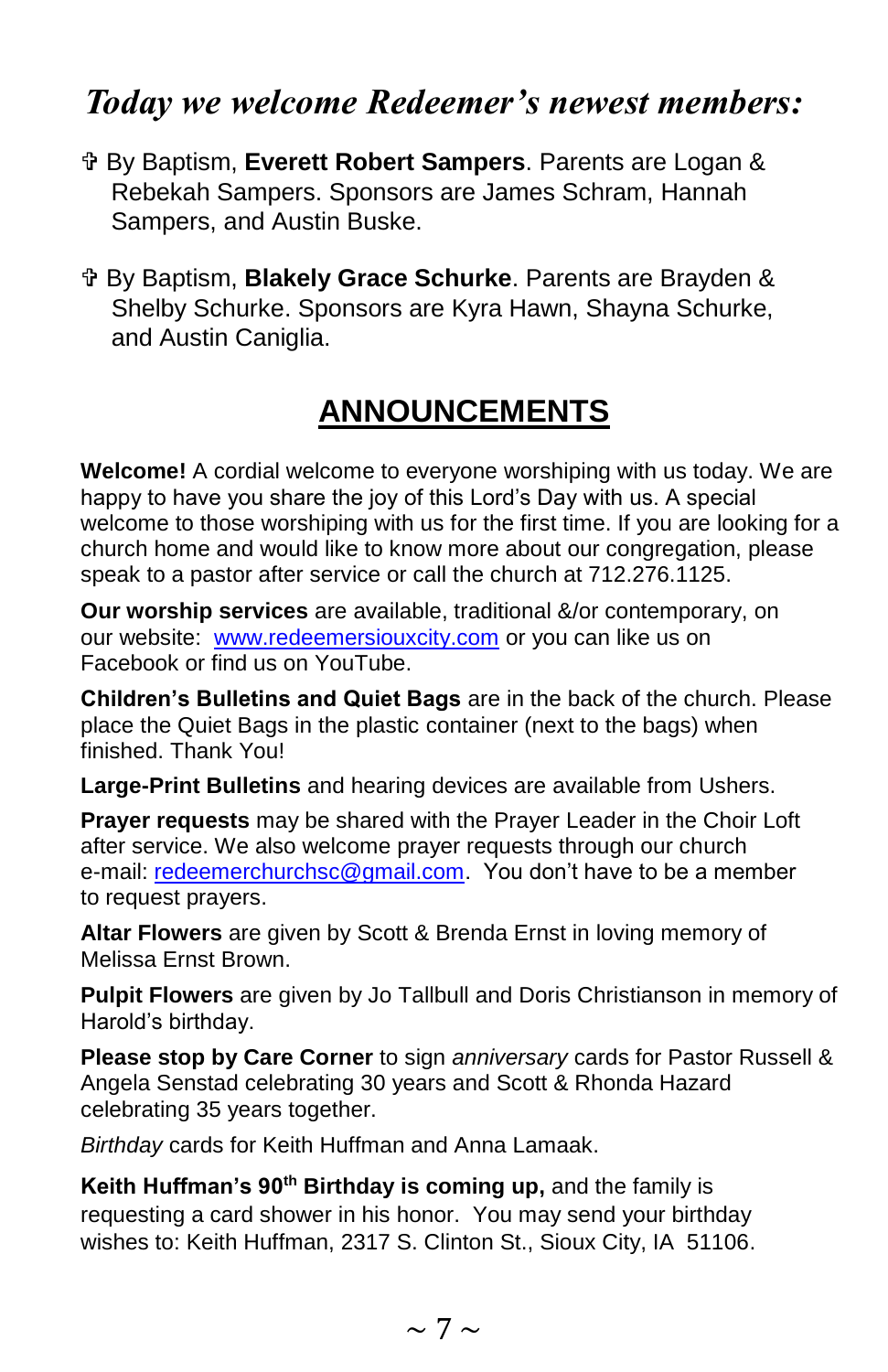*Dear Friends of Redeemer, Thank you for all of your gifts, cards, and most of all your prayers as I recover from my back injury. My doctor says I am healing ahead of schedule and have about four weeks left until I am completely healed and out of my back brace. God's Blessings to you all ~~ Emily Schrad.*

*We want to thank the Redeemer congregation for their card of thoughts and prayers in wishing us a Happy Anniversary of 45 years of marriage. We spent several days in Branson, MO with our camper looking at the area sights. Thank you again. ~~ Joel & Donna Wiegand.*

**Pastor Zirpel and Pam** are attending their niece's wedding in South Dakota this weekend.

**9:30 Sunday Morning Bible Study**: Max is Back! We are continuing with *Max On Life* during the adult bible study in the fellowship hall. Everyone is welcome.

**Early Bird Bible Study- Wednesdays at 6:30 AM.** We'll be using a new series from Lutheran Hour Ministry called, *Nurturing Your Faith: Life Together.* It's a nice study from 1 Peter. Everyone is welcome! We'll meet in the conference room.

Women's Bible Study (Women of the Bible): Wednesday, June 22<sup>nd</sup>, 10:30 AM in Redeemer's conference room or you can join us at 6:00 PM at Oscar Carl Winery, 1473 Buchanan Ave.

**Her Health Women's Center** (located near Lowe's) are doing their "Baby Bottle" Campaign once again this year. Baby bottles are be available on the South Entrance table. You may bring back on Father's Day or before.

**Used Eyeglasses:** Make a positive difference. Donate your usable eyeglasses and help someone see better. Donation goes to the Lions Club. Donation box is in the office. Thanks for your help!

**Just a reminder from Lamplighters.** Envelopes have been placed in your boxes in the Fellowship Hall. Please consider donating to this important Ministry. Thank you! – Lamplighter Members

**We now have mixed fruit jelly for sale** – for Mission projects – 5 for \$25 or \$6 a jar!

**Summer Sunday School:** Today, we ask how God's beautiful, perfect creation came to be the shattered, messy world we are living in today. We will see the tragic moment when everything fell apart—when humanity was barred from the tree of life and how God stepped forward with a plan, giving His very first promise to send His Son to restore His fallen creatures and the world in which we live.

**There is a follow up meeting, June 15 at 7 pm**, for all those who helped make Every Member Visits. The Elders would like to have a meeting where we can discuss what went well and what we could do different for our next EMV.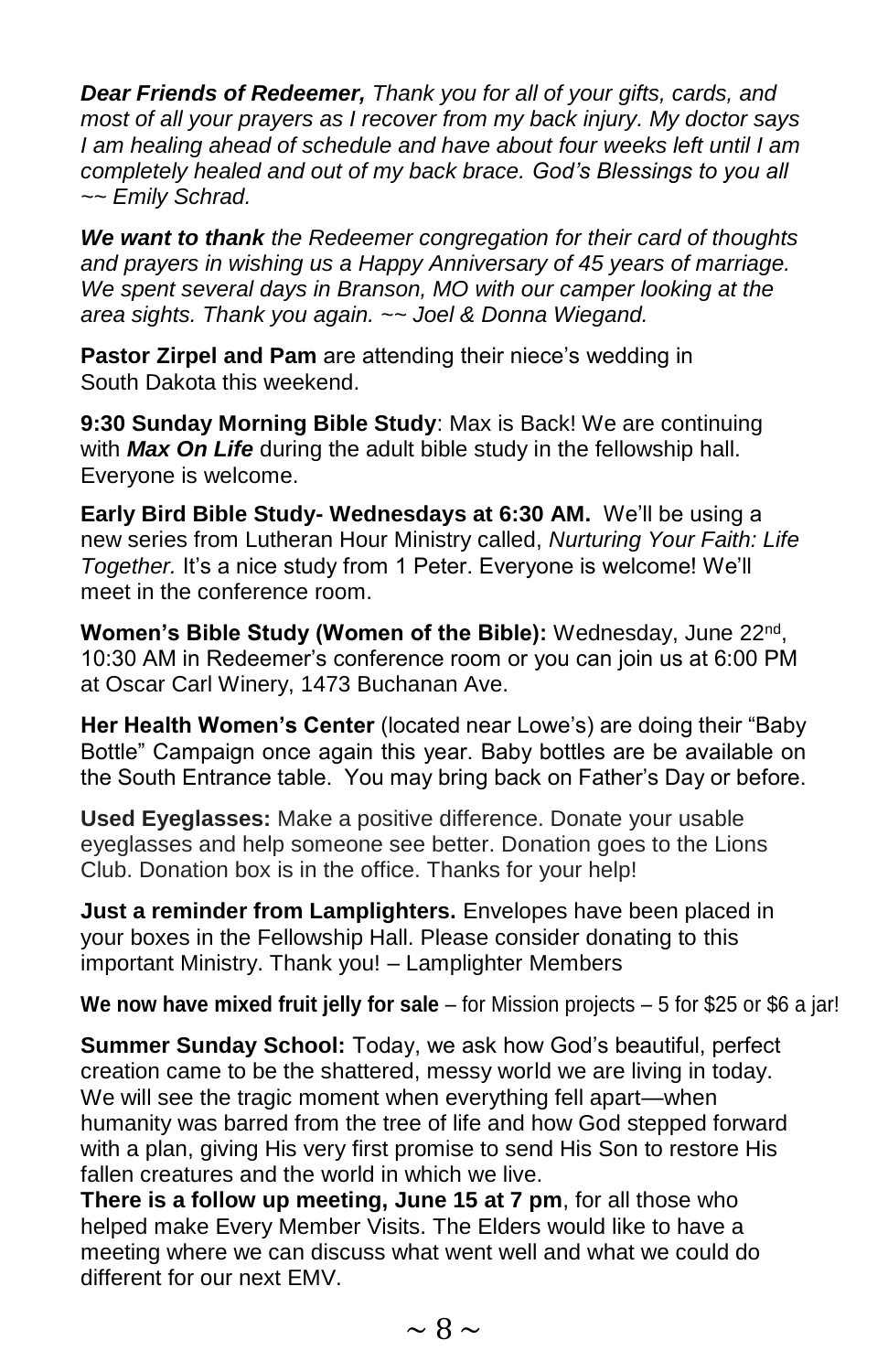**Join us for the Browns Patriotic Music Show** at the Browns Century Theater, 11 Central Ave. NW in Le Mars on July 10<sup>th</sup> at 2:00 p.m. Many patriotic songs will be featured during this show. Veterans will be recognized for their service to this country. Following the show, continue your time of fellowship by enjoying delicious ice cream at the Blue Bunny Ice Cream Parlor. The ConnecTeam has reserved the theater for Redeemer Lutheran Church members, family, and friends for \$23 per person. As this is reserved seating only, tickets can be purchased by calling or visiting the church office. **Please reserve your tickets by June 30th .** The theater can only accommodate 110 people, so please secure your tickets as soon as possible to make sure you don't miss this event! When you reserve your ticket, please let us know if you need a ride or can give someone a ride to this performance. Please also let us know if you are a Veteran or are reserving a ticket for a Veteran as we want to acknowledge and honor these heroes during the show. We look forward to seeing you for this very inspirational and patriotic tribute.

**Vacation Bible School** - **July 31st – August 4th .** We're getting ready for a great VBS this summer! This year, we are using GROUPs MONUMENTAL. VBS children will learn about God's great, vast, unending love and power! They'll look into the Bible, God's Holy Word, and explore Bible accounts about Joseph and his family. If you are interested in Volunteering for VBS, please contact DCE Madi at [redeemer.madi@gmail.com](mailto:redeemer.madi@gmail.com)

**REDEEMER THRIVENT CHOICE DOLLARS \$500 COLLEGE SCHOLARSHIP FOR 2022-23:** To qualify for a \$500 Redeemer Thrivent Choice Dollars College Scholarship, you must be a Thrivent benefit member. A benefit member is someone who owns a Thrivent product (such as life insurance). You must be a member of Redeemer Lutheran Church for a minimum of two years. You must be attending a 4-year college, and you must be a full-time student. Applications can be picked up in the church office. They must be returned to the church office or to Donna Lahn by August 1, 2022.

**Grief Support Group:** Help and encouragement after the death of a loved one. Your journey from mourning to joy. Grief Share is a special weekly seminar and support group designed to help you rebuild your life with God's help. **The group will meet Thursdays, 6:30-8:00 p.m. from June 9, 2022 - September 2, 2022.** Each seminar is self-contained so come for one or all 13 sessions at Calvary Lutheran Church, 4400 Central St., Sioux City, IA, 51108. Sessions meet in the church Conference Room and are confidential. Sign-up via email: [calvarysecretary@aol.com](mailto:calvarysecretary@aol.com) or by phone 712-239-1575 #0 or in person about 10 minutes ahead of each session. *If you are interested in helping others from a Christian/Biblical world view or want more information, contact Diane Krause at [dianekrause716@gmail.com](mailto:dianekrause716@gmail.com) or by calling (712) 389-5226. Calvary is sponsoring these summer sessions. Cost is \$20 per participant. We want to bless you!*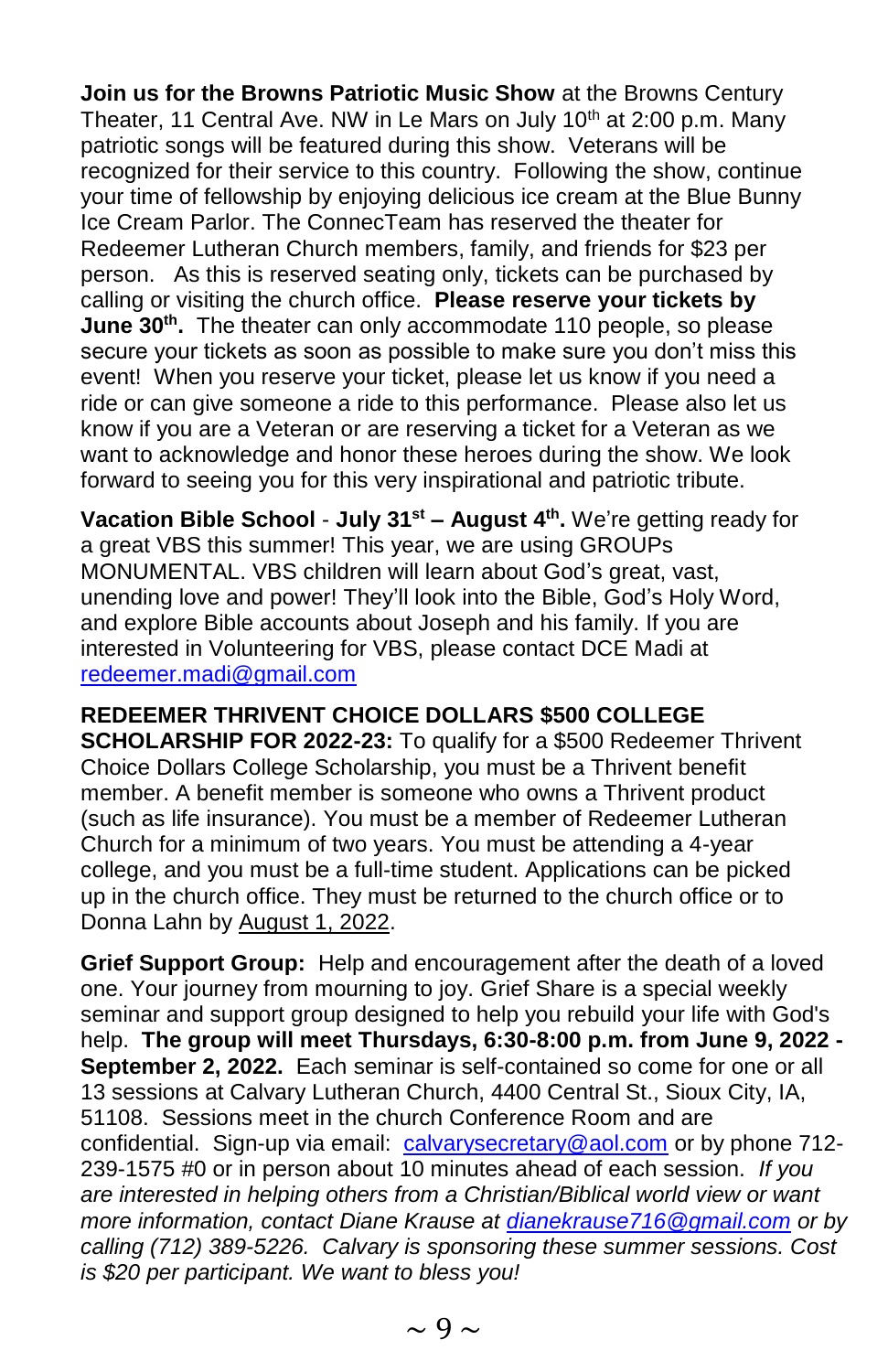**A T-bone steak fundraiser for St. Paul's Lutheran School** is being held presently. Because of significant increase in purchasing the steaks, we have had to increase the price. T-bones are 2 for \$20, similar in size to last year (about 12 oz each). Available in our kitchen freezer. You can buy a whole case of 12 for \$120 or 6 for \$60 if you wish. Talk to either pastor, or during the week ask at the office. ~~Pastor Zirpel

#### **To Receive reminders and important information please add all the following groups that apply to you. Remind Groups:**

Redeemer Middle School (text "@redeemms" to 81010) Redeemer High School (text "@redeemyg" to 81010) Redeemer Young Adults (text "@rlcya" to 81010) Rock Sunday (text "@redeemsun" to 81010) Rock Wednesday (text "@redeemrock" to 81010) Redeemer Family Events (text "@redeemfam" to 81010) Redeemer Lutheran Church (text "@rlc3204" to 81010)

**If you have** "new" flats (lids) and/or new/used canning rings (narrow or wide), you no longer need, we would gladly accept your donation. Just put in a sack or box and place outside Pastor Zirpel's door. Canning jars, especially 8 oz and 16 oz jars, also accepted. ~~Thank You!

#### **Additional Listening on Sundays:**

1. Good Shepherd Hour- 8:00 AM KSCJ

2. Lutheran Hour- 8:30 AM KSCJ

3. Main Street Living- 10:00 AM KCAU, Channel 9.

**June 19 airing**- This is the Life – "Man in the Middle" – Two men are left with a "secret" when one tells he has terminal cancer. Worship Service – Rev. Benjamin Perkins of Shepherd of Peace Lutheran Church in Sergeant Bluff, IA, delivers the message "Wilderness Worship" based on Isaiah 65:1-9. Additional information is available on the web site[:](http://www.mainstreetliving.com/) [www.mainstreetliving.com.](http://www.mainstreetliving.com/)

**Come Join Us on Facebook** ---- LWML Redeemer Lutheran Church - Sioux City.

#### **Please Like our Facebook**

**page** [https://www.facebook.com/Bibishopemissiontrip](https://www.facebook.com/Bibishopemissiontrip/) Follow us for great stories, pictures, and updates. Thank you!

**Please Like us** our Facebook page [https://www.facebook.com/RedeemerLC](https://www.facebook.com/RedeemerLC/) 

**Redeemer's Missionaries** of the year for 2022 are the Adam Lehman Family and the JJ Wolf Family. Contributions may be made to their accounts to Redeemer Lutheran and earmarked as such at any time. Contributions are then sent through Mission Central (Gary Thies, Mapleton) by Redeemer. Thanks for your consideration!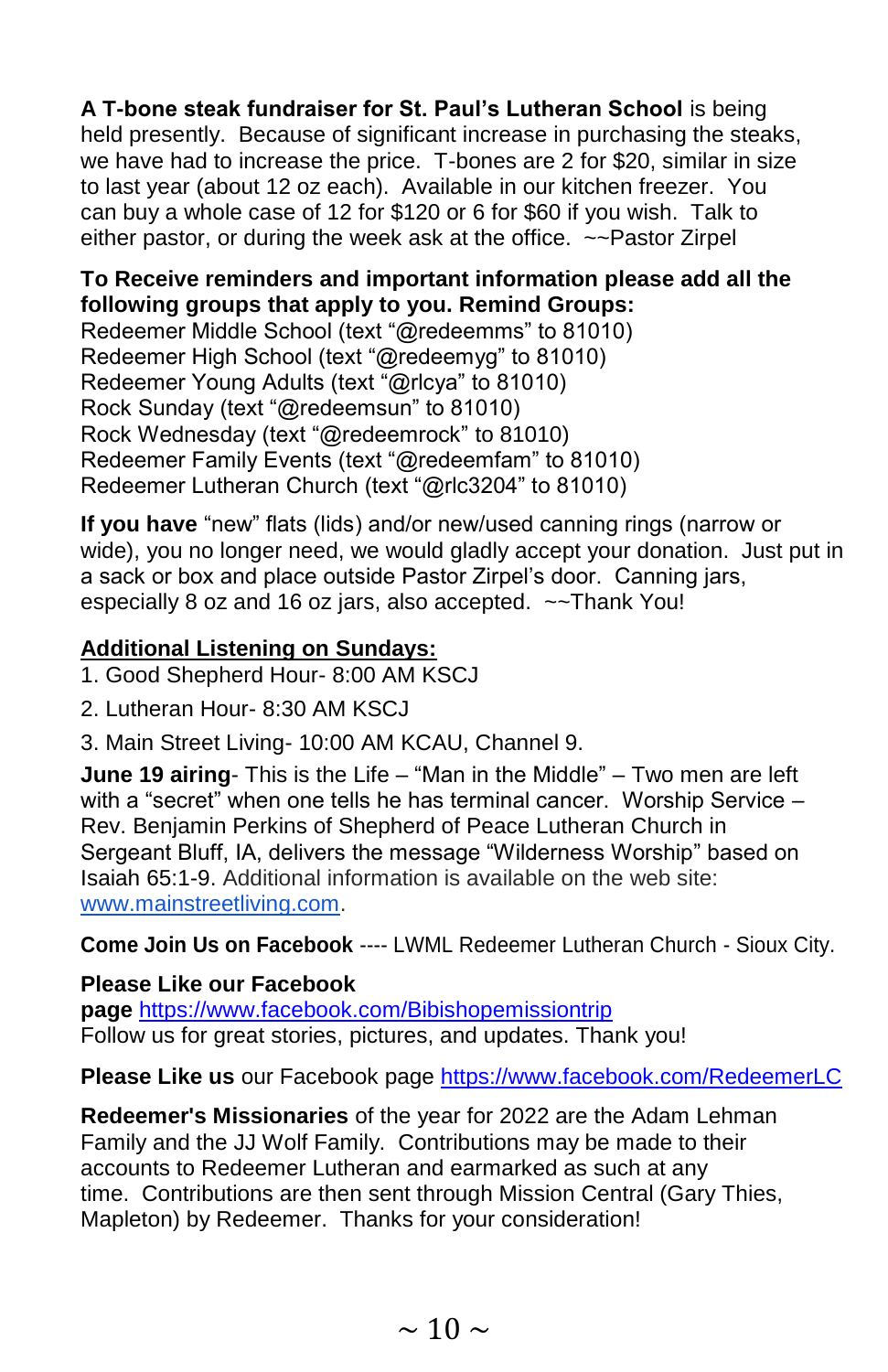**Building Healthy Families:** How many hours each day do you spend on social media? How many watching TV? Playing golf? Shopping? Gaming online? Working? Although these activities in themselves are not bad, hobbies, habits and jobs can take a great amount of time, replacing more important things if we let them. Psalms 90:12 instructs, *"So teach us to number our days that we may get a heart of wisdom."* May you wisely live out your days on earth, spending time with your Creator and those He has created to share your life with you. **Lutheran Family Service**  www.LutheranFamilyService.org.

*SERVING THIS WEEK- (June 9 & 12, 2022):* **Sunday 8:15 AM Team 3** 

*(Gary Flammang, Mitchel Bauman, Gary Bumsted, Alex Erickson, Bob Fleckenstein, Bob Naylor*). **10:45 AM-** *Nate Klaumann & Tom Stokes;* **GREETERS: Sunday 8:15 AM-** *Lamont & Drenda Onken.* **10:45 AM-** *Marty & Marcia Delperdang.* **ACOLYTES: Sunday 8:15 AM-** *Valerie Magnuson & Vance Magnuson.* **10:45 AM-** *Hailey Siepker & Alyssa Urban.*  **TECHNOLOGIST:****Thurs. 6:30 PM** *David Senstad;* **Sun. 8:15 AM-** Hannah Koehler*; 10:45 AM- Curt Green.* **COUNTING TEAM: 2** *(Hermelbracht's & Mack).* **COFFEE & ROLL SERVERS:** *Bruce & Roberta Timmons*

*SERVING NEXT WEEK- (June 16 & 19, 2022): USHERS: Same as last week.* **GREETERS: Sunday 8:15 AM-** *Dale & Nadine Henningsen.* **10:45 AM-** *Jackie Krueger & Jayne Edwards.* **ACOLYTES: Sunday 8:15 AM-***Jesse Jessen.* **10:45 AM-** *Emma DuBois & Addy Hildman.*  **TECHNOLOGIST:****Thurs. 6:30 PM** *TBD;* **Sun. 8:15 AM-** *TBD; 10:45 AM-Curt Green.* **COUNTING TEAM: 3** *(Bobolz's & Schmith's).* **COFFEE & ROLL SERVERS:** *Karen Vock*

> **Record of Our Discipleship: Week Ending June 5, 2022** Worship Attendance: Sunday, 33+141+101=275 (21%)

|              | Adult Bible Study: 28; ROCK Sun: N/A; ROCK Wed: N/A |                              |  |      |
|--------------|-----------------------------------------------------|------------------------------|--|------|
|              |                                                     | Sudanese: 12                 |  |      |
| Date         | <b>Income</b>                                       | <b>Budgeted Income</b>       |  | %    |
| June 5, 2022 | \$21,886                                            | \$14,046                     |  | 156% |
| Year-to-date | \$373,514                                           | \$323,068                    |  | 116% |
|              |                                                     | <b>Building Fund Income:</b> |  |      |
| Year-to-date |                                                     | Weekly Income                |  |      |
| \$7,680      |                                                     | \$660                        |  |      |
|              |                                                     |                              |  |      |

#### **THIS WEEK AT REDEEMER**

#### **Sunday, June 12, 2022**

8:15 & 10:45 AM Worship Services

9:30 AM Adult Bible Study

9:30 AM Summer Sunday School Starts

9:30 AM Adult Confirmation